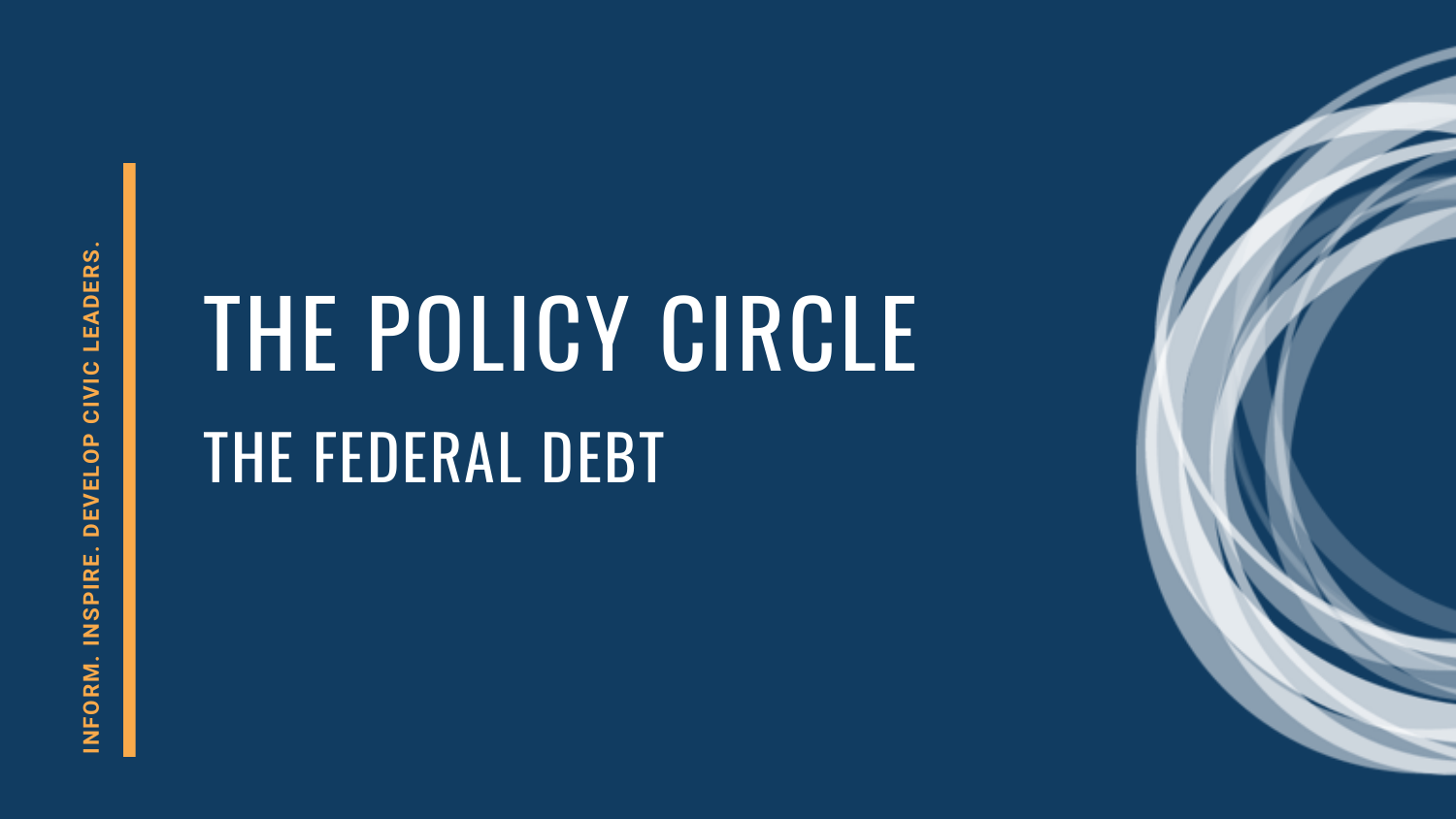### **> WHAT IS THE FEDERAL DEBT?**

THE FEDERAL DEBT IS THE TOTAL AMOUNT OF MONEY THE U.S. GOVERNMENT HAS BORROWED. GOVERNMENTS BORROW MONEY AND INCREASE THE DEBT TO FUNCTION, AND OFTEN TO DEAL WITH CRISES, SUCH AS WARS OR ECONOMIC OR HEALTH CRISES.

THE U.S. FEDERAL DEBT HAS GROWN RAPIDLY IN BOTH GOOD AND BAD TIMES OVER THE PAST FEW DECADES BECAUSE OF PERSISTENT GOVERNMENT DEFICITS, WHEN THE GOVERNMENTS SPENDS MORE THAN IT TAKES IN IN TAXES.

IN EARLY 2022, THE US NATIONAL DEBT REACHED \$30 TRILLION DOLLARS, LARGER THAN THE US GDP OF \$24 TRILLION.

AS THE NATIONAL DEBT INCREASES, THE LIKELIHOOD THAT THE GOVERNMENT CANNOT PAY A DEBT INCREASES, WHICH MEANS TREASURY SECURITIES BECOME RISKIER INVESTMENTS. WHEN FEWER PEOPLE ARE WILLING TO INVEST IN GOVERNMENT SECURITIES, THERE IS A RISK OF REDUCED ECONOMIC GROWTH.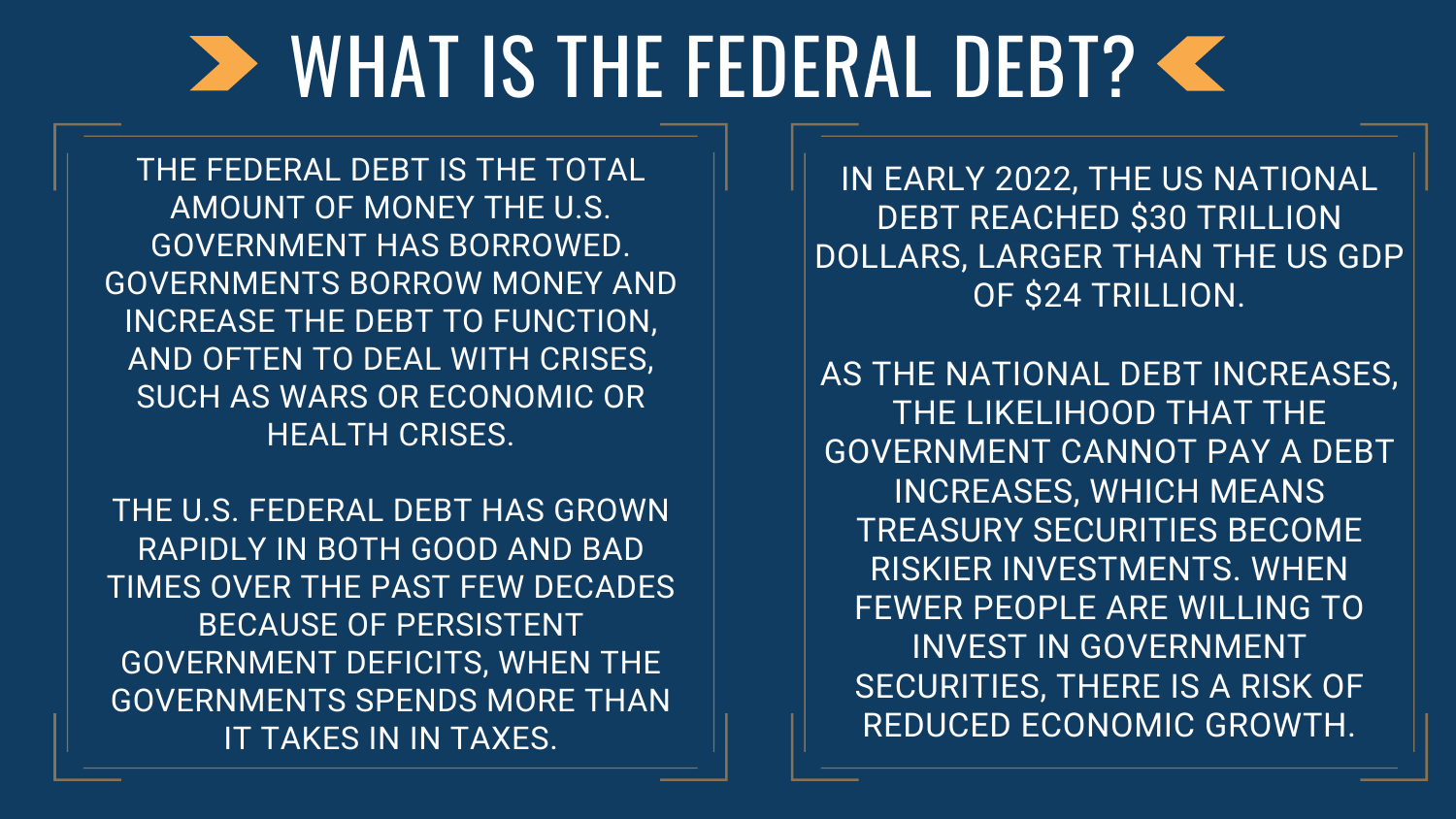### **EXCTS TO KNOW C**

THE FEDERAL DEFICIT IS THE AMOUNT BY WHICH GOVERNMENT SPENDING EXCEEDS THE REVENUE IT TAKES IN EACH YEAR. THE FEDERAL DEBT IS THE ACCUMULATION OF BUDGET DEFICITS. THIS INCLUDES PUBLIC DEBT - WHEN THE PUBLIC, THE FEDERAL RESERVE, OR FOREIGN GOVERNMENTS BUY TREASURY SECURITIES - AND INTRAGOVERNMENTAL DEBT, WHEN ONE ARM OF GOVERNMENT BORROWS MONEY FROM ANOTHER.

U.S. FEDERAL SPENDING INCLUDES DISCRETIONARY SPENDING - WHICH IS DECIDED IN EACH YEAR'S BUDGET - AND MANDATORY SPENDING - SPENDING ON AUTOPILOT THAT IS REQUIRED BY LAW. THE MILITARY'S BUDGET IS AN EXAMPLE OF DISCRETIONARY SPENDING. MANDATORY SPENDING IS MAINLY PAYMENTS TO THE RECIPIENTS OF SOCIAL PROGRAMS LIKE SOCIAL SECURITY AND MEDICARE, BUT ALSO INCLUDES PAYING INTEREST ON THE US DEBT.

HEALTHCARE SPENDING INCLUDES MEDICARE, MEDICAID, THE CHILDREN'S HEALTH INSURANCE PROGRAM (CHIP), AND AFFORDABLE CARE ACT SUBSIDIES. MEDICARE ALONE ACCOUNTS FOR OVER 20% OF ALL NATIONAL HEALTH SPENDING, AND AS THE POPULATION AGES, MORE AMERICANS WILL QUALIFY FOR FEDERAL HEALTHCARE PROGRAMS, WHICH ALREADY STRUGGLE WITH FISCAL CHALLENGES INCLUDING WASTE. AN ESTIMATED 30% OF TOTAL HEALTHCARE SPENDING GOES TO UNNECESSARY, OVERPRICED, AND WASTEFUL SERVICES.



AMERICA'S AGING POPULATION ACCOUNTS FOR PRACTICALLY ALL THE PREDICTED SPENDING GROWTH IN SOCIAL SECURITY, WHICH IS THE SINGLE LARGEST PROGRAM IN THE FEDERAL BUDGET. THE CBO PREDICTS THE NUMBER OF SOCIAL SECURITY BENEFICIARIES WILL RISE FROM 64 MILLION IN 2019 TO 97 MILLION IN 2049, AND THAT SPENDING WILL RISE FROM 4.9% OF GDP TO 6.2%.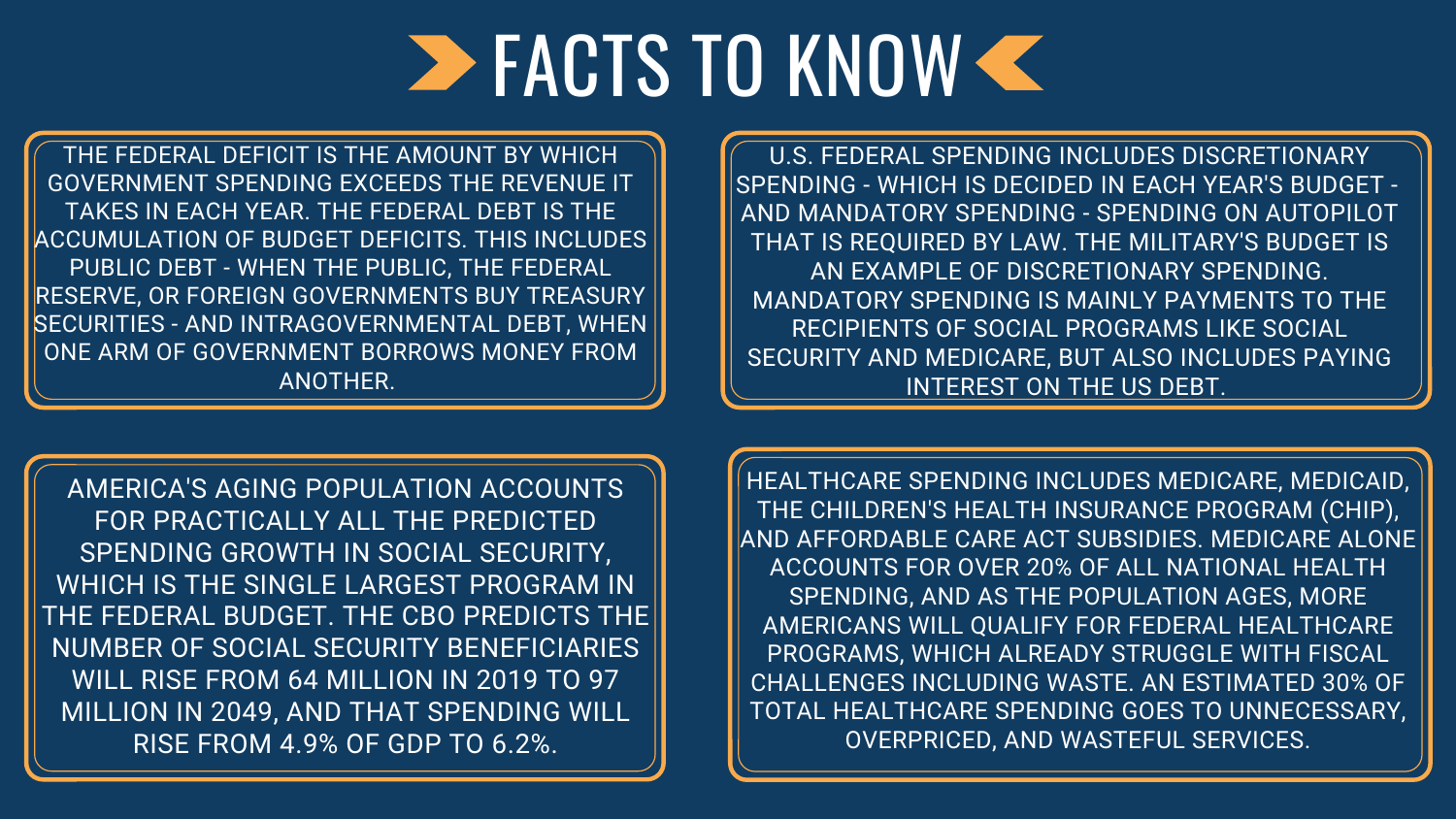THE FEDERAL RESERVE'S POLICY OF KEEPING INTEREST RATES EXTREMELY LOW IN RECENT YEARS HAS MADE GOVERNMENT BORROWING MUCH CHEAPER THAN THE HISTORICAL NORM. THIS POLICY HAS ALSO AIDED THE ECONOMY RECOVERY FROM THE CORONAVIRUS, BUT INFLATION IS A SIGN THAT THE FED WILL EVENTUALLY HAVE TO RAISE INTEREST RATES.



### **DEOVERNMENT EXPENDITURES <**

THE U.S. GOVERNMENT'S LAST FISCAL SURPLUS WAS IN THE YEAR 2001, BEFORE THE HIGHER MILITARY SPENDING OF THE WAR ON TERROR AND WHEN THE ECONOMY WAS STILL GROWING DUE TO THE DOT-COM BOOM.

TOTAL DEBT-TO-GDP RATIO HOVERED AROUND 100% FROM 2013 TO 2019, AND SPIKED TO 120% AFTER SPENDING IN RESPONSE TO THE CORONAVIRUS PANDEMIC. THE LAST TIME THE U.S. FEDERAL DEBT PASSED 100% OF GDP WAS DURING WORLD WAR II, WHEN MILITARY SPENDING REQUIRED MASSIVE BORROWING.

IN FY2020, THE FEDERAL GOVERNMENT COLLECTED \$3.42 TRILLION IN REVENUES AND HAD EXPENSES OF \$6.55 TRILLION (FROM SPENDING ON HEALTHCARE COSTS, STIMULUS CHECKS, UNEMPLOYMENT COMPENSATION, AND BUSINESS RESCUE PLANS PROMPTED BY THE CORONAVIRUS), LEAVING A DEFICIT OF \$3.13 TRILLION. THIS MORE THAN DOUBLES THE PREVIOUS RECORD OF \$1.4 TRILLION SPENT IN FY2009.

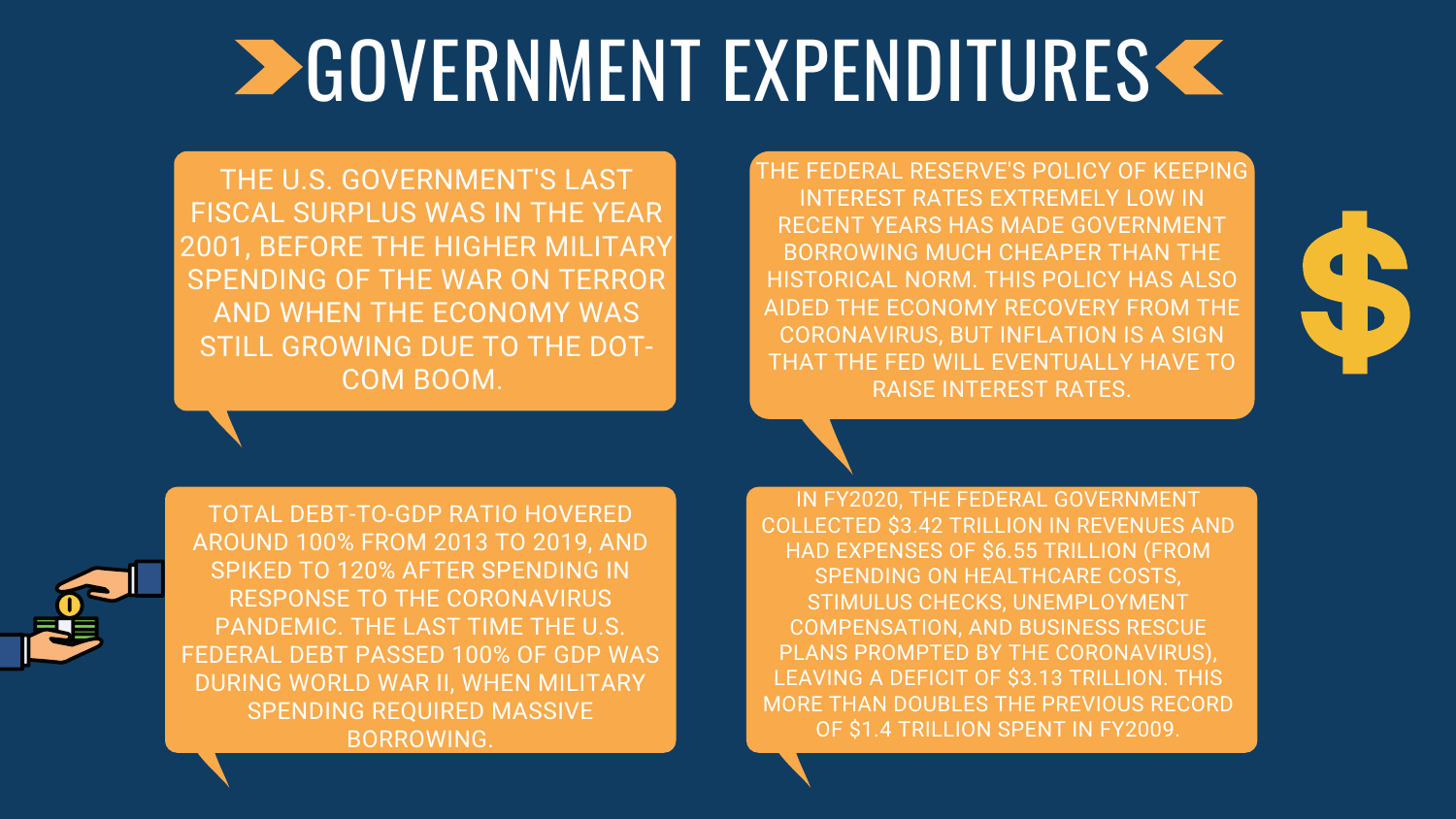REDUCING THE U.S. DEBT AND DEFICITS WILL REQUIRE REFORMING SOCIAL PROGRAMS TO BE MORE SUSTAINABLE. CUTTING SPENDING AND RAISING TAXES ARE TWO OF THE MOST EFFECTIVE MEASURES, BUT THESE OPTIONS ARE TYPICALLY OPPOSED BY VOTERS. THIS MEANS POLITICIANS, WHOSE TENURES IN OFFICE DEPEND ON VOTES, AVOID TAKING ACTIONS THAT MAY BE NECESSARY FOR SPENDING BUT WILL LIKELY ANGER VOTERS.

WITHIN THE U.S. GOVERMENT, "USE IT OR LOSE IT"|| SPENDING INCENTIVES CAN BE A MAJOR CHALLENGE TO REDUCING WASTEFUL SPENDING. IF AN AGENCY FEARS THAT ANY MONEY IT DOESN'T USE THIS YEAR COULD MEAN A SMALLER BUDGET NEXT YEAR, VARIOUS PARTS OF THE GOVERNMENT HAVE NO INCENTIVE TO DO THEIR JOB IN A MORE COST-EFFECTIVE WAY. SOME REFORMS, LIKE A RULE TO PREVENT BUREAUS FROM OVERSPENDING TOWARDS THE END OF THE FISCAL YEAR, CAN BEGIN TO ADDRESS THIS INCENTIVE PROBLEM.

GETTING THE FEDERAL DEBT UNDER CONTROL ISN'T JUST A MATTER OF CUTTING SPENDING AND RAISING TAXES. WHEN THE ECONOMY IS GROWING FASTER THAN THE FEDERAL DEBT IS, THE FEDERAL DEBT SHRINKS RELATIVE TO THE ECONOMY AND INTEREST PAYMENTS BECOME MORE MANAGEABLE. THIS MEANS THAT THE RIGHT POLICIES TO BOOST ECONOMIC GROWTH AND INVEST IN AMERICA'S ECONOMIC POTENTIAL CAN PAY OFF IN THE FORM OF HIGHER TAX REVENUES TO PAY DOWN THE DEBT.



## **SERAMING THE ISSUE K**

THE FEDERAL RESERVE, WHICH MAINTAINS A STABLE ECONOMY BY CONTROLLING ACCESS TO CREDIT AND LOANS, CAN MAKE IT EASIER FOR THE U.S. GOVERNMENT TO BORROW MONEY BY KEEPING INTEREST RATES LOW. HOWEVER, LOW INTEREST RATES CAN CONTRIBUTE TO INFLATION, AND IF THE FEDERAL RESERVE HAS TO RAISE INTEREST RATES TO STABILIZE THE ECONOMY THEN THE COST OF PAYING OFF FEDERAL DEBT WILL INCREASE.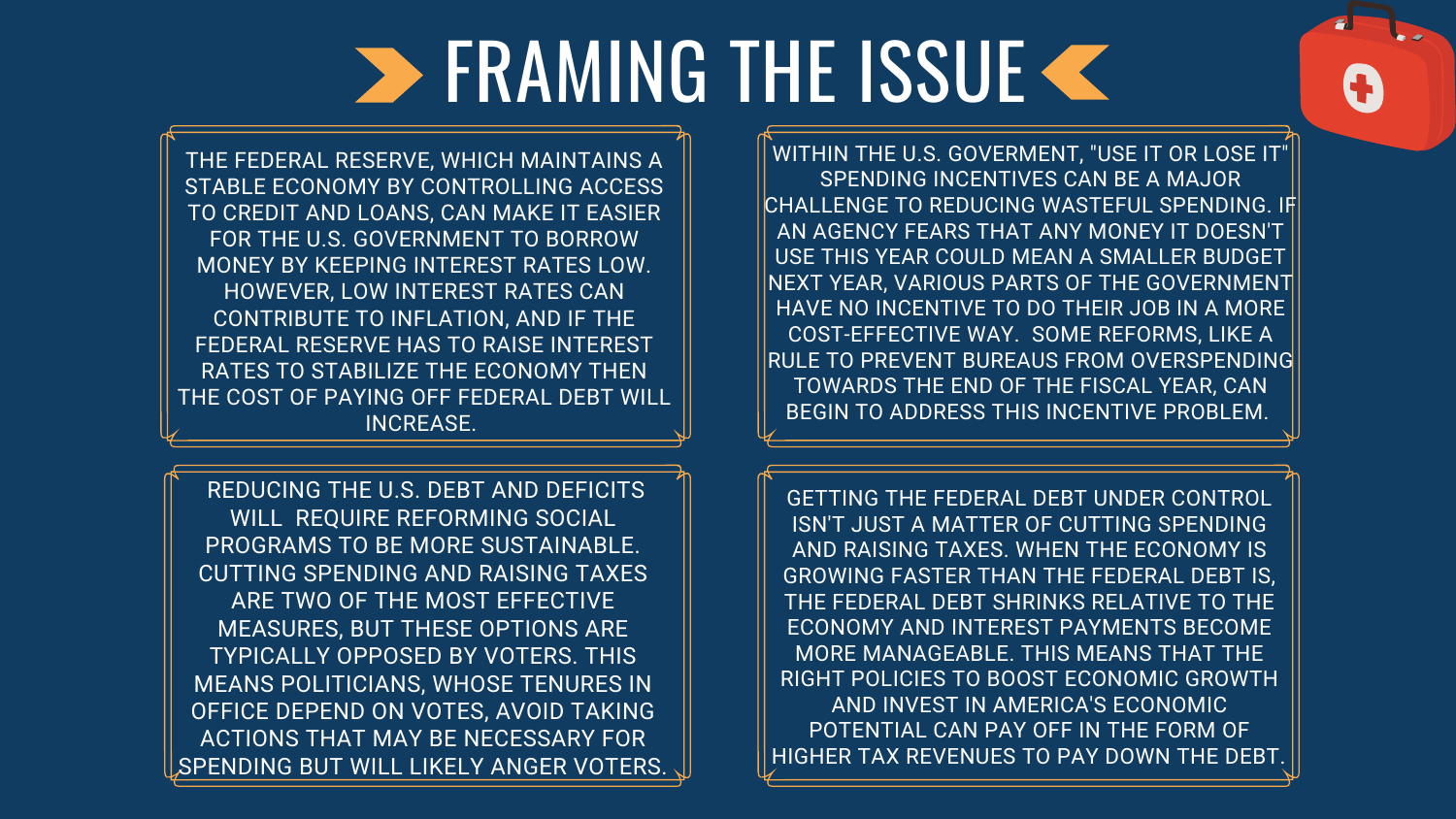### **SIMPLIFY THE US TAX CODE**

THE US TAX CODE'S INCREDIBLY COMPLEX SYSTEM OF LOOPHOLES, DEDUCTIONS, AND CARVEOUTS TILTS THE PLAYING FIELD TOWARD ESTABLISHED FIRMS WITH LARGE ACCOUNTING DEPARTMENTS AND AGAINST SMALL BUSINESSES AND POTENTIAL ENTREPRENEURS. CLOSING LOOPHOLES AND MAKING THE TAX SYSTEM EASIER TO COMPLY WITH CAN RAISE REVENUE WHILE MAKING THE US ECONOMY MORE DYNAMIC.

# **POTENTIAL SOLUTIONS CONDENSERVER**

### **STRENGTHEN THE SOCIAL SAFETY NET**

REGULAR FEDERAL DEFICITS AND THE GROWING NATIONAL DEBT ARE MAINLY DRIVEN BY FINANCIAL PROBLEMS WITH THE WAY SOCIAL SAFETY PROGRAMS LIKE SOCIAL SECURITY, MEDICARE, AND MEDICAID ARE CURRENTLY FINANCED. FINDING WAYS TO REDUCE THE COST OF HEALTHCARE AND MAKE SOCIAL SECURITY MORE SUSTAINABLE CAN HELP TO SHRINK FEDERAL DEFICITS AND BEGIN ADDRESSING THE DEBT.

#### **GREATER CITIZEN AWARENESS OF PUBLIC FINANCES**

A BROADER DEFINITION OF CIVICS THAT INCLUDES UNDERSTANDING THE FINANCIAL HEALTH AND SUSTAINABILITY OF GOVERNMENT SPENDING CAN HELP CREATE POLITICAL PRESSURE FOR MORE SUSTAINABLE GOVERNMENT SPENDING. JUST LIKE A HOUSEHOLD'S FINANCIAL HEALTH DEPENDS ON FAMILY MEMBERS' ABILITY TO BALANACE INCOME AND EXPENSES, AN INFORMED ELECTORATE IS CRUCIAL TO PUSH FOR MORE SUSTAINABLE LOCAL, STATE, AND FEDERAL FINANCING AND DEBT LEVELS.